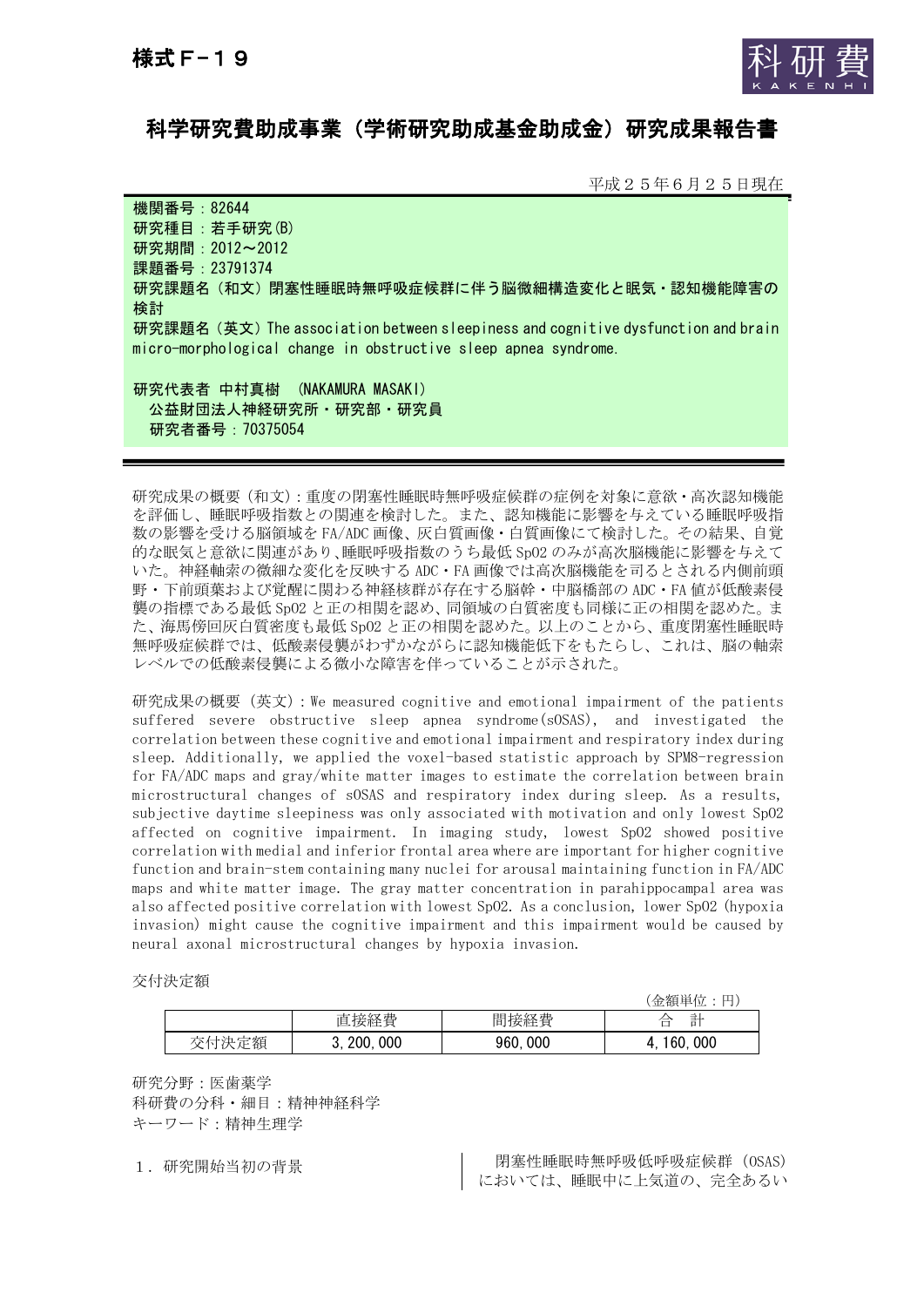は部分的な閉塞を繰り返すことで無呼吸・低 呼吸をきたし、呼吸再開に伴う覚醒反応によ って睡眠が分断されることが、日中の強い眠 気 (excessive daytime sleepiness:EDS)<sup>1)</sup>、 ないしは、注意・集中力低下といった認知機 能障害の原因<sup>2)</sup>と考えられてきた。しかし、 CPAP の治療により無呼吸低呼吸が改善し、そ れによる覚醒反応が減少した症例において も眠気や認知機能障害が残遺するケースが あり、その病態すべてを覚醒反応に伴う夜間 睡眠の分断化・浅化で説明することは不可能 である。

近年、頻繁に繰り返される無呼吸・低呼吸 による間歇的低酸素状態がもたらす酸化ス トレスにより、微細な脳虚血や神経細胞障害 が生じる可能性が指摘され $3$ 、動物実験では、 連続した間歇的低酸素条件により、覚醒維持 に関わるとされる脳幹部に存在する縫線 核・青班核、視床下部の乳頭体に微細な障害 が生じたと報告されている 4)。しかし、ヒト では OSAS 患者における散在性の局所的な微 細な脳体積減少を指摘した報告や5)、OSASの 重症度と注意課題遂行中の前頭部の脳血流 低下の関連についての報告 6)があるものの、 現在までのところ、間歇的低酸素侵襲による 微細な虚血性障害の点から、OSAS の覚醒維持 や認知機能障害を系統的に検討した脳構造 解析研究は皆無である。

#### [参考文献]

1) Gonsalves MA, Paiva T, Ramos E et al. Obstructive sleep apnea syndrome, sleepiness, and quality of life. Chest 2004; 125(6):2091-2096

2) Ferini-Strambi L, Baietto C, Di Gioia MR et al. Cognitive dysfunction in patients with obstructive sleep apnea(OSA): partial reversibility after continuous positive airway pressure(CPAP). Brain Res Bull 2003; 61(1):87-92

3) Shamsuzzaman ASM, Gersh BJ, Somers VK. Obstructive sleep apnea: Implication for Cardiac and Vascular Disease. JAMA 2003; 290:1906-1914

4) Zhang JH, Fung SJ, Xi M et al. Apnea produces neuronal degeneration in the pons and medulla of guinea pigs. Neurobiol Dis. 2010;40(1):251-64

5) Macey PM, Kumar R, Woo MA et al. Brain structural changes in obstructive sleep apnea. Sleep 2008;31(7):967-977

6)Ayalon L, Ancoli-Israel S, Aka AA et al. Relationship between obstructive sleep apnea severity and brain activation during a sustained attention task. Sleep 2009;32(3):373-81

2.研究の目的

重症の閉塞性睡眠時無呼吸症候群の患者 を対象に、経鼻的持続陽圧呼吸法(nasal Continuous Positive Airway Pressure:nCPAP)導入前に、高次認知機能評 価を目的に、1.数唱課題(Digit Span Test: 短期記憶を評価)、2.視覚性抹消課題(Visual cancellation Task:選択的注意を評価)、 3.SDMT(Symbol Digit Modalities Test:注 意制御能力を評価)の評価を行う。また、脳 虚血性変化(ラクナ梗塞、拡大血管周囲腔、 大脳深部皮質下白質病変)の評価を目的に、 通常の臨床検査で行われる MRI 検査(T1/T2 画像、FLAIR 画像)を、微細な脳構造の変化 の評価のために MRI 拡散強調/拡散テンソル 画像(DWI/DTI : diffusion weighted /tensor image)の撮像を行い、DTI 画像のうち、 FA(fractional anisotropy)画像(水分子の 制限度をあらわす拡散の異方性を指標とし、 神経線維密度を反映)および ADC(apparent diffusion coefficient)画像(組織間水分子 の拡散性の指標で、虚血急性期は細胞性浮腫 により細胞間水分子の拡散性が低下するた め ADC 値は低下、その改善で正常化、細胞破 壊により細胞間水分子の拡散性は増大する ため ADC 値も増大)を評価する。

これらの臨床データをもとに、I)未治療 重症 OSAS 患者の認知機能障害の特徴、II) 未治療重症 OSAS に認められた認知機能障害 に関わる脳領域の検討を行う。

### 3.研究の方法

当院通院中の、精神疾患の既往および向精 神薬服用歴のない、PSG 検査にて AHI>40/h 以上の重度 OSAS と診断された 35 歳以上の男 性 19 例を対象とした。被験者は、日本高次 脳機能障害学会が作成した標準意欲評価

(CAS)、および標準注意検査(CAT)のうち、 選択的注意能力を評価する視覚性抹消課題、 注意分配能力を評価する数字符号照合検査

(SDMT)、記憶更新検査、および葛藤条件の 監視機能を評価する位置ストループ課題を 行った。それぞれの課題の得点はそれぞれの 課題の健常者における年齢毎の平均値をも とに z 値に変換した。また、3.0T の MRI スキ ャナにより撮像した MR-DTI を元に作成した FA 画像および ADC 画像、SPM8-segmentation により T1 画像から作成した灰白質画像・白 質画像を SPM8 を用いて標準化・平滑化し、 解析対象とした。PSG の睡眠パラメータを含 め、以下について検討した。

(1)重度閉塞性睡眠時無呼吸患者における、 眠気・認知機能障害と関連のある PSG 睡眠指 標

(2)眠気・認知機能障害と関連のある PSG 指 標が影響を与えている脳領域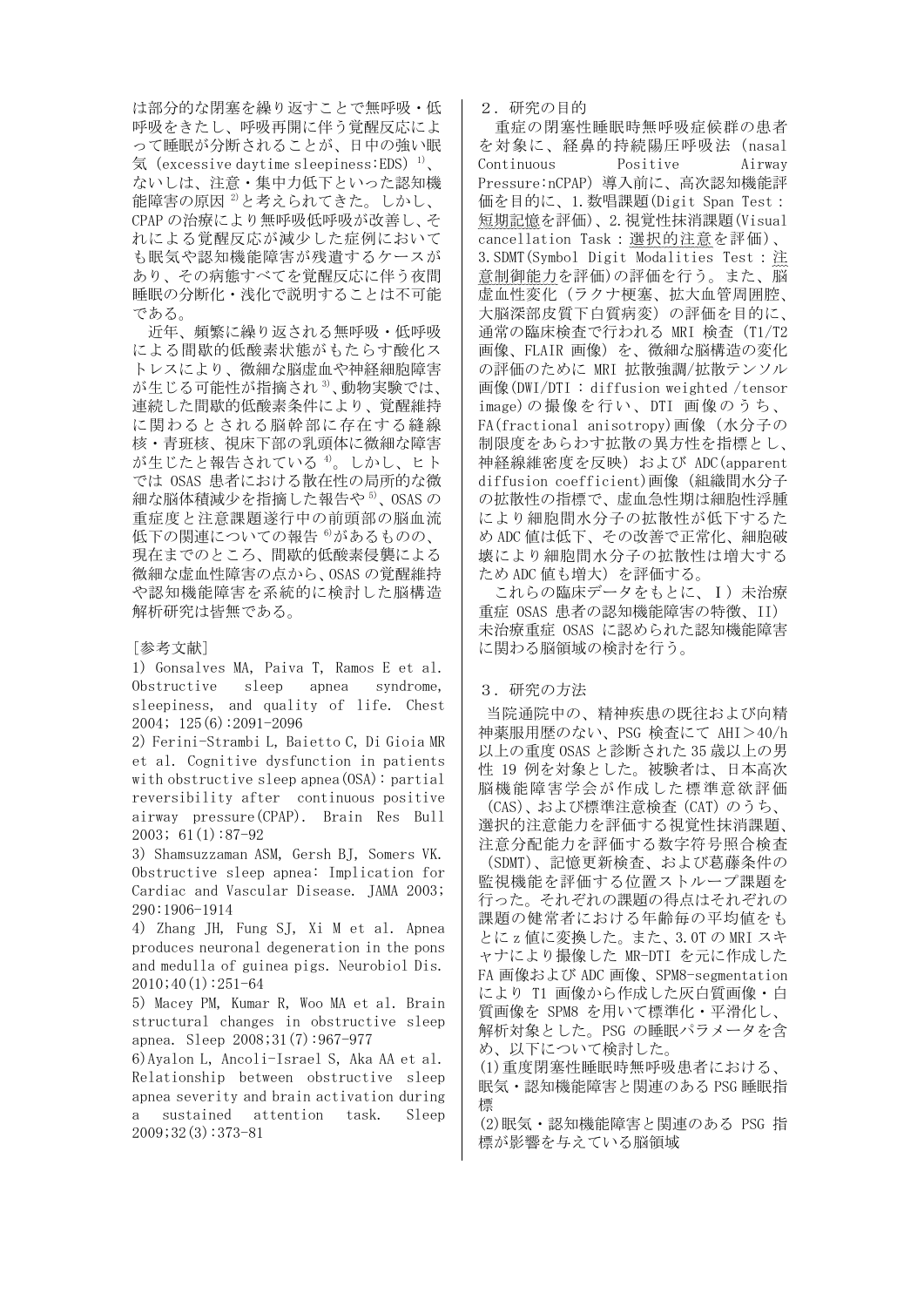4.研究成果

被験者 19 名は全例男性、年齢 47.3±8.1 歳、BMI 30.8±6.2(20.8〜43.5)、エプワー ス眠気指数(JESS)13.1±5.0(3〜22)であっ た。PSG による睡眠呼吸指数は、総睡眠時間 (TST) 405.3±59.9(300.5〜524.0)分、入眠 後の覚醒時間の割合 (WASO) 16.7±9.7(5.3 〜42.0)%、閉塞性睡眠時無呼吸低呼吸指数 (AHI)62.3±15.1(38.7〜97.8)回/時間、覚醒 指数(ArI) 52.8±16.1(26.2〜86.2)回/時間、 うち呼吸イベントに関連した覚醒指数 (Res-ArI) 47.4±18.3(21.7〜82.9)回/時間、 最大無呼吸継続時間 64.2± 13.8(42.0 〜 94.0)秒、総無呼吸時間 178.3±85.7(39.0〜 330.8)分、総睡眠時間における総無呼吸時間 の割合 43.7±18.6(9.1〜72.1)%、睡眠時の最 低 SpO2 71.0±7.5(55.0〜86.0)%、SpO2 が 90% 未満を示した時間 70.4±57.5(1.4〜194.2) 分、総睡眠時間のうち SpO2 が 90%未満を示し た時間の割合 16.9±13.3(0.4〜46.3)%であ った。

### 1) 重度閉塞性睡眠時無呼吸患者における 眠気・認知機能障害と関連のある PSG 睡 眠指標

 被験者 19 名のうち、以下の高次脳機能検 査すべてを施行できたのは 13 名だった。そ れぞれの認知課題は年齢により平均点が違 うことが指摘されているため、それぞれの課 題の得点は検査セットに表記されているそ れぞれの課題の健常者における年齢毎の平 均値をもとに z 値に変換した(z =0が平均、 |z|>1.96 の場合、正常より5%の有意確率で 異常を意味する)。

- 1) 標準意欲評価( CAS:Clinical Assessment for Spontaneity)
- 2) 視覚性抹消課題( VCT:Visual Cancellation Task):数字、かな
- 3) 数字符号照合検査(SDMT:Symbol Digit Modalities Test)
- 4) 記憶更新課題(MU:Memory Updating Test):3 桁、4 桁
- 5) 位置ストループ課題(PS:Position Stroop Test)

| 課題名              | Zスコア             | レンジ          |
|------------------|------------------|--------------|
| CAS              | $-0.11 \pm 1.29$ | $-2.4 - 1.8$ |
| VCT (数字)<br>所要時間 | $1.16 \pm 1.12$  | $-0.3 - 3.1$ |
| VCT (数字)<br>正答率  | $0.34 \pm 0.76$  | $-1.1 - 0.8$ |
| VCT (かな)<br>所要時間 | $0.92 \pm 1.14$  | $-1.1 - 2.9$ |
| SDMT 達成率         | $-0.02 \pm 0.94$ | $-2.4 - 1.1$ |

その結果を以下に示す。

| MU3 桁正答率 | $-0.21 \pm 1.24$ | $-2.6 - 1.3$ |
|----------|------------------|--------------|
| MU4 桁正答率 | $-0.05 \pm 1.25$ | $-1.6 - 2.9$ |
| PS 正答率   | $-1.06 \pm 1.30$ | $-3.5 - 0.8$ |
| PS 所要時間  | $0.13 \pm 1.04$  | $-1.1 - 2.3$ |

先に示した、自覚的な眠気の得点である ESS および PSG による睡眠呼吸指数と、これらの 認知課題の成績の相関を検討した結果、自覚 的な眠気 (ESS) は CAS のみと正の相関 (p=0.009, r=0.691)を認め、最低 SpO2 値 が VCT(かな)の達成時間と負の相関(p=0.004, r=-0.741)、SDMT 達成率と正の相関(p=0.033, r=0.593)、および PS 所要時間と負の相関 (p=0.009, r=-0.693)を認めた。なお、SpO2 が 90%以下になる低酸素の持続時間の割合や、 10 秒以上持続する無呼吸の睡眠一時間あた りの回数やその総持続時間は眠気や認知機 能に影響を与えていなかった。

### 2) 眠気・認知機能障害と関連のある PSG 指 標が影響を与えている脳領域の検討

最低 SpO2 が重度閉塞性睡眠時無呼吸患者の 認知機能に影響を与えていることが示され たことから、最低 SpO2 と有意に相関のある 脳構造異常について、SPM8-regression を用 いて cluster level で、false discovery rate(FDR)による多重比較にて p<0.05 の確率 で有意に相関する脳領域を検討した。その結 果、脳神経軸索の微小な構造変化を反映する ADC値およびFA値が高次脳機能を担う前頭前 野を中心に、多くの脳領域で最低 SpO2 と ADC 値・FA 値の減少が正の相関を認めていた(図 1・図2)。また、神経線維に富む白質にお いて、ADC/FA マップで認められた部位とほぼ 同等の領域で白質密度も最低 SpO2 で示され る低酸素侵襲の影響を受けて減少していた (図3)。神経細胞に富む灰白質においては、 両側海馬傍回を中心に灰白質密度の減少が 最低 Sp02 と正の相関を認めていた (図 4)。

## 図 1.最低 SpO2 と ADC 値が正の相関を認めた 脳領域

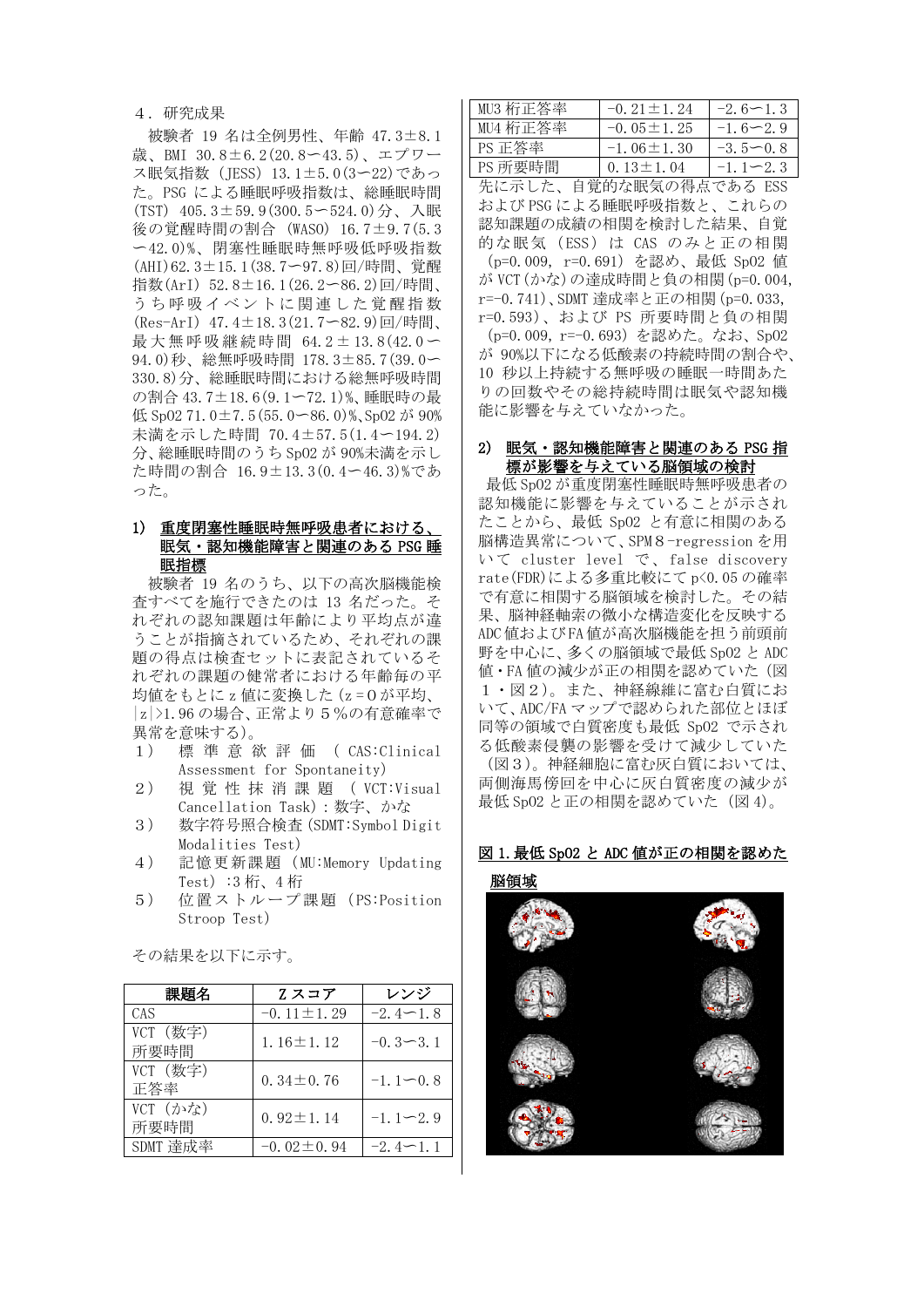前頭葉内側面、下前頭葉といった高次脳機能 を司る脳領域に加え、睡眠覚醒中枢が存在す る脳幹部においても、低酸素侵襲(最低 SpO2) が ADC 値の低下に関連。

### 図2.最低 SpO2 と FA 値が正の相関を認めた 脳領域



ADC 同様の脳領域の FA 値が、低酸素侵襲(最 低 SpO2)の影響を受けているが、中脳橋部と 前頭内側面が広範囲にわたって低酸素の影 響を受けて FA 値が減少している。

### 図 3.最低 SpO2 と白質密度減少に正の相関を 認めた領域



ADC/FA マップで示された領域とほぼ同領域 において、低酸素侵襲により白質密度が減少 している。

### 図4. 最低 SpO2 と灰白質密度に正の相関を 認めた領域



主に両側海馬傍回を中心に、低酸素侵襲によ り灰白質密度が減少している。

### まとめ

以上の結果から、自覚的な眠気が CAS で評 価される意欲の低下と正の相関を認めてい たが、睡眠時間や AHI、覚醒反応などの睡眠 呼吸指数はこの眠気に影響を与えていなか った。認知機能に関しては、z 値に補正して 解析した結果、有意に異常を示す認知課題は なかったが、VCT の数字・かなともに所要時 間に延長傾向が見られ、また、PS の正答率も 低い傾向を認めた。特に VCT のかなの所要時 間は最低 SpO2 と負の相関を認めたことから、 低酸素侵襲が認知機能遂行能力に悪影響を 与えていることが示唆された。脳画像解析の 結果、低酸素侵襲の程度により、上行性賦活 系など覚醒維持に関わるとされる神経線維 が豊富な脳幹部に加え、高次脳機能を司る前 頭葉、特に内側前頭前野や下前頭回における 軸索障害(ADC 値、FA 値低下)の程度が正の 相関を示し、また、同領域の白質密度の減少 を認めていた。おそらくこれは、ADC 値低下・ FA 値低下が示すように、低酸素侵襲により軸 索の膨化あるいは萎縮が生じたことによる ものと推測される。なお、海馬傍回は低酸素 侵襲に弱い部位とされており、本研究にお いてもその傾向が確認された。

リクルートした健常群の年齢に有意差が あるため、解析対象から外したが、年齢と性 別を合わせた重度閉塞性睡眠時無呼吸症候 群症例を対象とした予備解析の結果では、健 常群と患者群では有意差を認める脳領域は なかった。また、一般の脳ドッグなどで用い られる通常の MRI 画像 (T1、T2、FLAIR 画像) では両群とも肉眼で判断できる虚血性変化 の所見は認められなかった。これらの点から、 最低 SpO2 で示される低酸素侵襲が脳神経の 軸索レベルでの障害を来たし、軽度の認知障 害につながっている可能性が示された。閉塞 性睡眠時無呼吸が脳虚血性疾患のリスクと